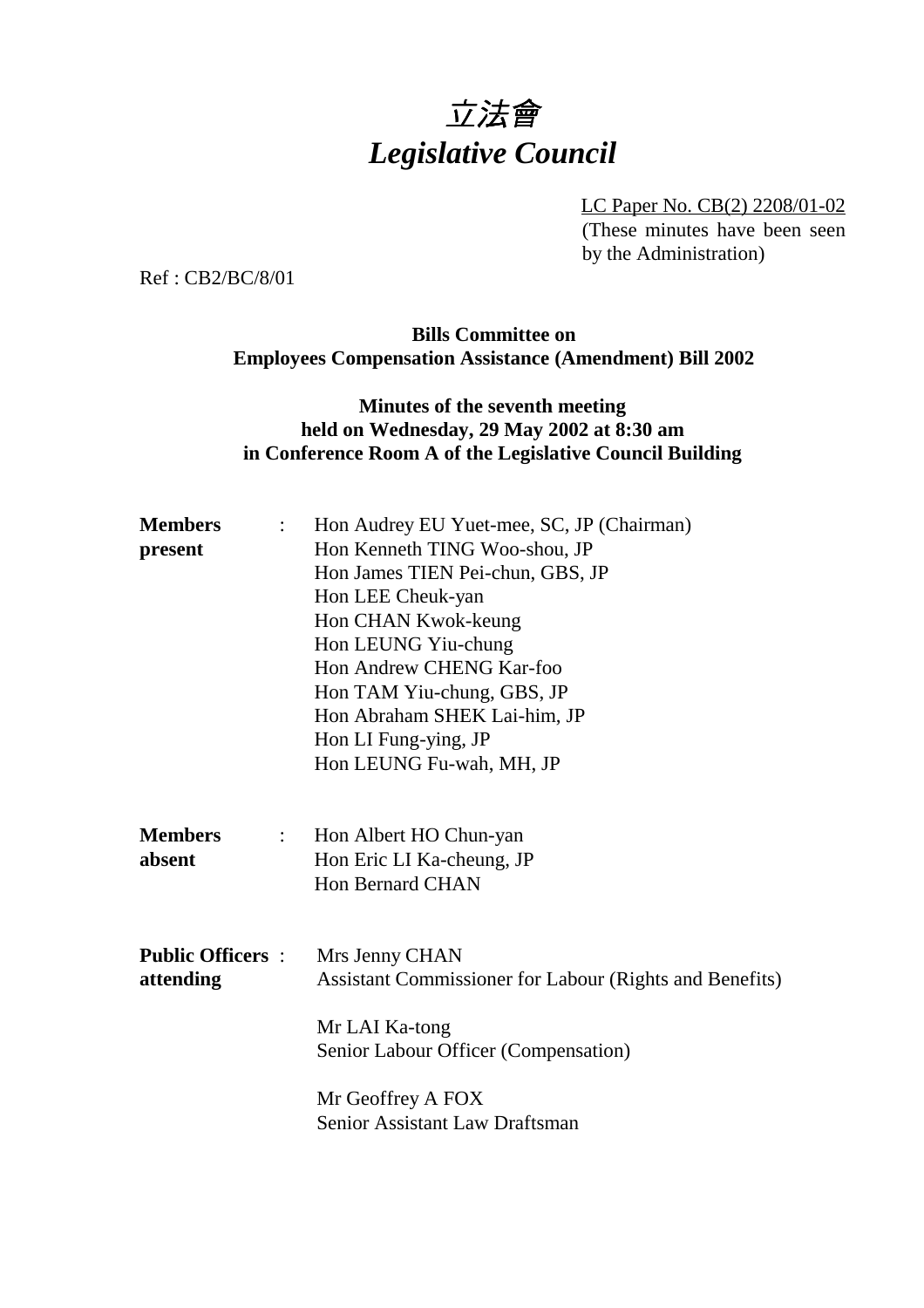|                               | Mr Lawrence PENG<br><b>Senior Government Counsel</b>        |
|-------------------------------|-------------------------------------------------------------|
| <b>Clerk</b> in<br>attendance | <b>Mrs Sharon TONG</b><br>Chief Assistant Secretary (2) 1   |
| <b>Staff</b> in<br>attendance | <b>Miss Kitty CHENG</b><br><b>Assistant Legal Adviser 5</b> |
|                               | Ms Dora WAI<br>Senior Assistant Secretary (2) 4             |

#### **I. Meeting with the Administration**

The Bills Committee deliberated (index of proceedings attached at **Annex**).

2. After taking into account the views expressed by The Hong Kong Construction Association Ltd in its submission dated 22 May 2002, the Administration undertook to move a Committee Stage amendment (CSA) to the Bill to make it clear that the amendments to sections 17 and 18 of the Employees Compensation Assistance Ordinance would be applicable to all applications by principal contractors under these two sections irrespective of whether a notice of insurer insolvency was issued by the Employees Compensation Assistance Fund Board (the Fund Board) before or after the commencement of the Bill.

3. Members expressed concern that the proposed arrangements for relief payment might pose administrative difficulties to the Fund Board and enquired whether the Fund Board had been consulted on the proposals on relief payment. The Administration responded that the Fund Board was aware of the proposals on relief payment as it had been provided with a copy of the Bill. The Fund Board had raised no objection to the proposals contained in the Bill.

4. Some members considered that the Hong Kong Bar Association and The Law Society of Hong Kong should be consulted on the interpretation of the relief payment provisions. However, the Administration said that owing to time constraint, it was not prepared to consult the two legal professional bodies. Instead, it would consider ways to make clear the policy intent of relief payment.

5. Regarding the proposed level of surcharge to be imposed on uninsured employers, the Administration stated that the majority of members of the Labour Advisory Board (LAB) considered the proposed level of surcharge at three times the

 $2 -$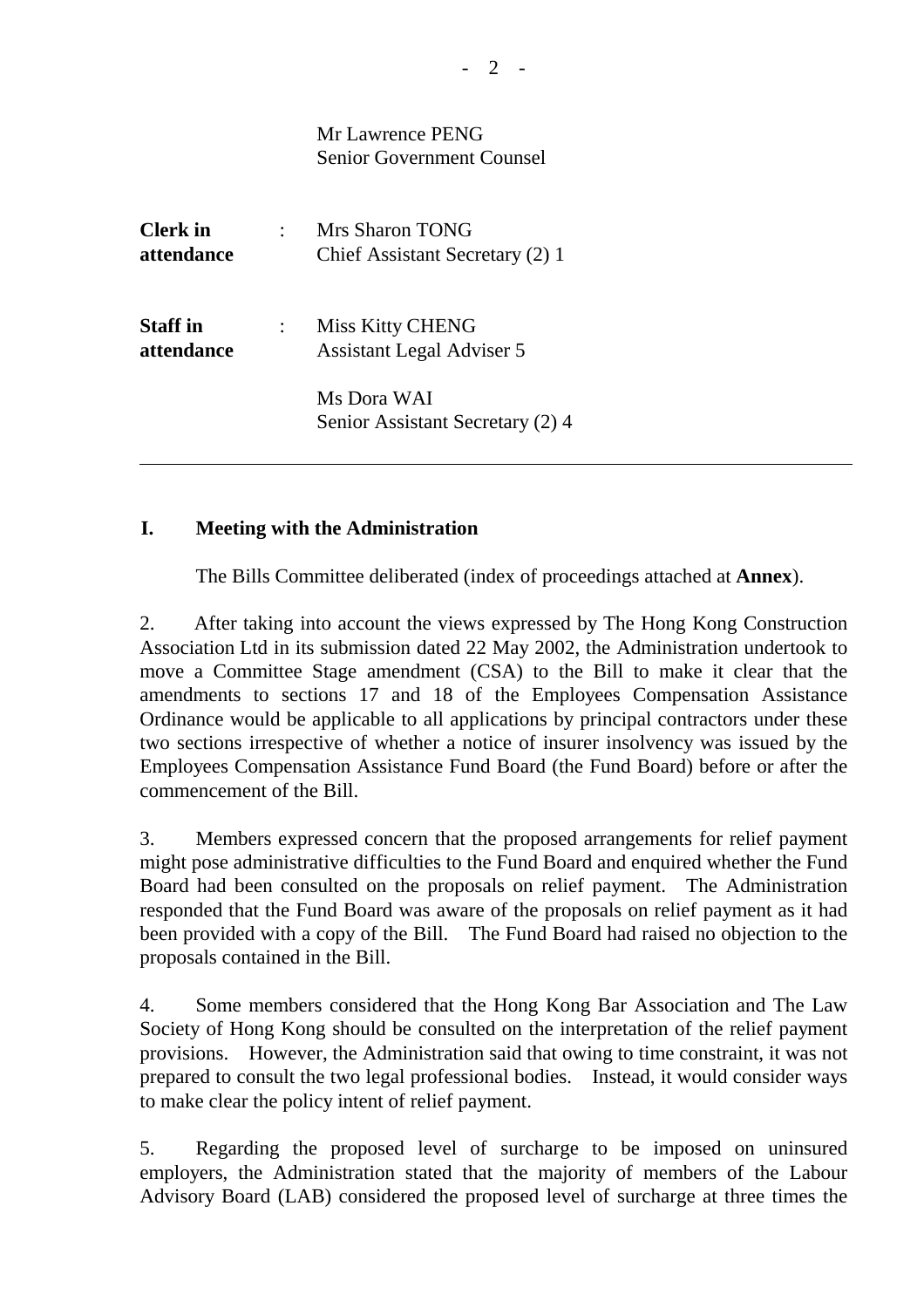levy payable to the Fund Board appropriate. The Administration respected the view of LAB and had no intention to further increase the level of surcharge at this stage. However, as a general practice, the Administration would review any provisions in the light of operational experience. The Administration would consider the proposal of incorporating the multiplying factor of "three times" in a schedule to the principal Ordinance, so that any adjustment of the surcharge would be made in the form of subsidiary legislation, instead of in the form of a bill.

6. In response to an enquiry from the Chairman, the Administration explained that under the proposed section 18A, an employer would be entitled to make an application for payment from the Fund under section 17 or 18 not later than 180 days after -

- (a) the date on which the Court had made a judgment or the Commissioner for Labour had issued the certificate of assessment in respect of the employment-related injury; and
- (b) the date on which the Fund Board had issued a notice of insurer insolvency in accordance with section 20,

whichever was the later.

7. The Chairman asked the Administration to review the drafting of the proposed section 18A to improve its clarity.

#### **II. Date of next meeting**

8. The Bills Committee noted that the next meeting would be held on Monday, 3 June 2002 at 8:30 am.

9. There being no other business, the meeting ended at 10:35 am.

Council Business Division 2 Legislative Council Secretariat 6 June 2002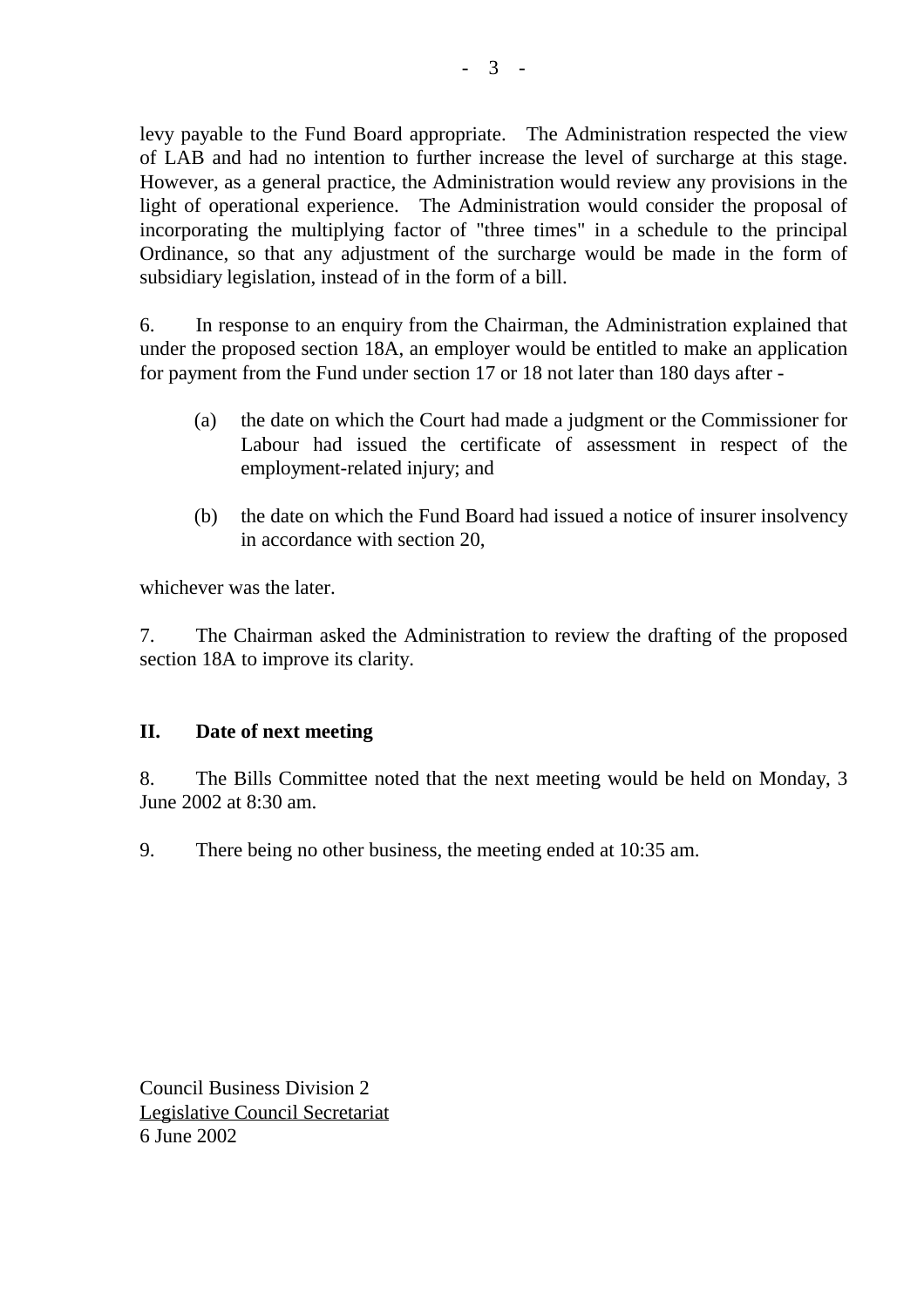## **Proceedings of the seventh meeting of the Bills Committee on Employees Compensation Assistance (Amendment) Bill 2002 held on Wednesday, 29 May 2002 at 8:30 am in Conference Room A of the Legislative Council Building**

| <b>Time</b> | <b>Speaker</b>   | Subject(s)                                                                | <b>Action</b> |
|-------------|------------------|---------------------------------------------------------------------------|---------------|
|             |                  |                                                                           | required      |
| $000000 -$  | Chairman         | Admin's written response to the further submission from The Hong Kong     |               |
| 000116      |                  | Construction Association Ltd dated 22.5.2002 (LC Paper No.                |               |
|             |                  | $CB(2)2095/01-02(01))$                                                    |               |
| $000116 -$  | Admin            | Briefed members on the above paper and undertook to move a CSA to         | ✓             |
| 000209      |                  | the Bill after taking into account the views of The Hong Kong             | Admin to      |
|             |                  | <b>Construction Association Ltd</b>                                       | move a CSA    |
| $000209 -$  | Chairman         | Information on statutory distribution of the estate of an intestate (LC   |               |
| 000325      |                  | Paper No. CB(2)2067/01-02(01))                                            |               |
| $000325 -$  | ALA5             | Briefed members on the above information                                  |               |
| 000446      |                  |                                                                           |               |
| $000446 -$  | Chairman         | Admin's paper on application of relief payment provisions in the two      |               |
| 000615      |                  | cases referred to in paragraph (c) of the letter dated 17.5.2002 from     |               |
|             |                  | Legal Service Division to Admin (LC Paper No. CB(2)2095/01-02(02))        |               |
| $000615 -$  | Admin            | Briefed members on the above paper                                        |               |
| 001149      |                  |                                                                           |               |
| $001149 -$  | Chairman         | Age limit on children of deceased employees in respect of eligibility for |               |
| 001204      |                  | relief payment                                                            |               |
| $001204 -$  | Admin            | - ditto -                                                                 |               |
| 001237      |                  |                                                                           |               |
| $001237 -$  | Chairman/        | - ditto -                                                                 |               |
| 001305      | Admin            |                                                                           |               |
| $001305 -$  | Mr Kenneth TING  | - ditto -                                                                 |               |
| 001322      |                  |                                                                           |               |
| $001322 -$  | Admin            | - ditto -                                                                 |               |
| 001505      |                  |                                                                           |               |
| $001505 -$  | Chairman         | - ditto -                                                                 |               |
| 001519      |                  |                                                                           |               |
| $001519 -$  | Admin            | - ditto -                                                                 |               |
| 001530      |                  |                                                                           |               |
| $001530 -$  | Chairman/        | - ditto -                                                                 |               |
| 001549      | Admin            |                                                                           |               |
| $001549 -$  | Mr LEE Cheuk-yan | Exclusion of pre-trial and post-trial loss of accumulation of wealth in   |               |
| 001626      |                  | calculating the amount of relief payment                                  |               |
| $001626 -$  | Admin            | - ditto -                                                                 |               |
| 001722      |                  |                                                                           |               |
| $001722 -$  | Chairman         | Inclusion of funeral expenses in calculating the amount of relief payment |               |
| 001728      |                  |                                                                           |               |
| $001728 -$  | Admin            | - ditto -                                                                 |               |
| 001737      |                  |                                                                           |               |
| $001737 -$  | Chairman/        | - ditto -                                                                 |               |
| 001915      | Admin            |                                                                           |               |
| $001915 -$  | Mr LEE Cheuk-yan | Rights of an eligible person in respect of the estate of the deceased     |               |
| 002021      |                  | employee in the case where damages were awarded to the estate             |               |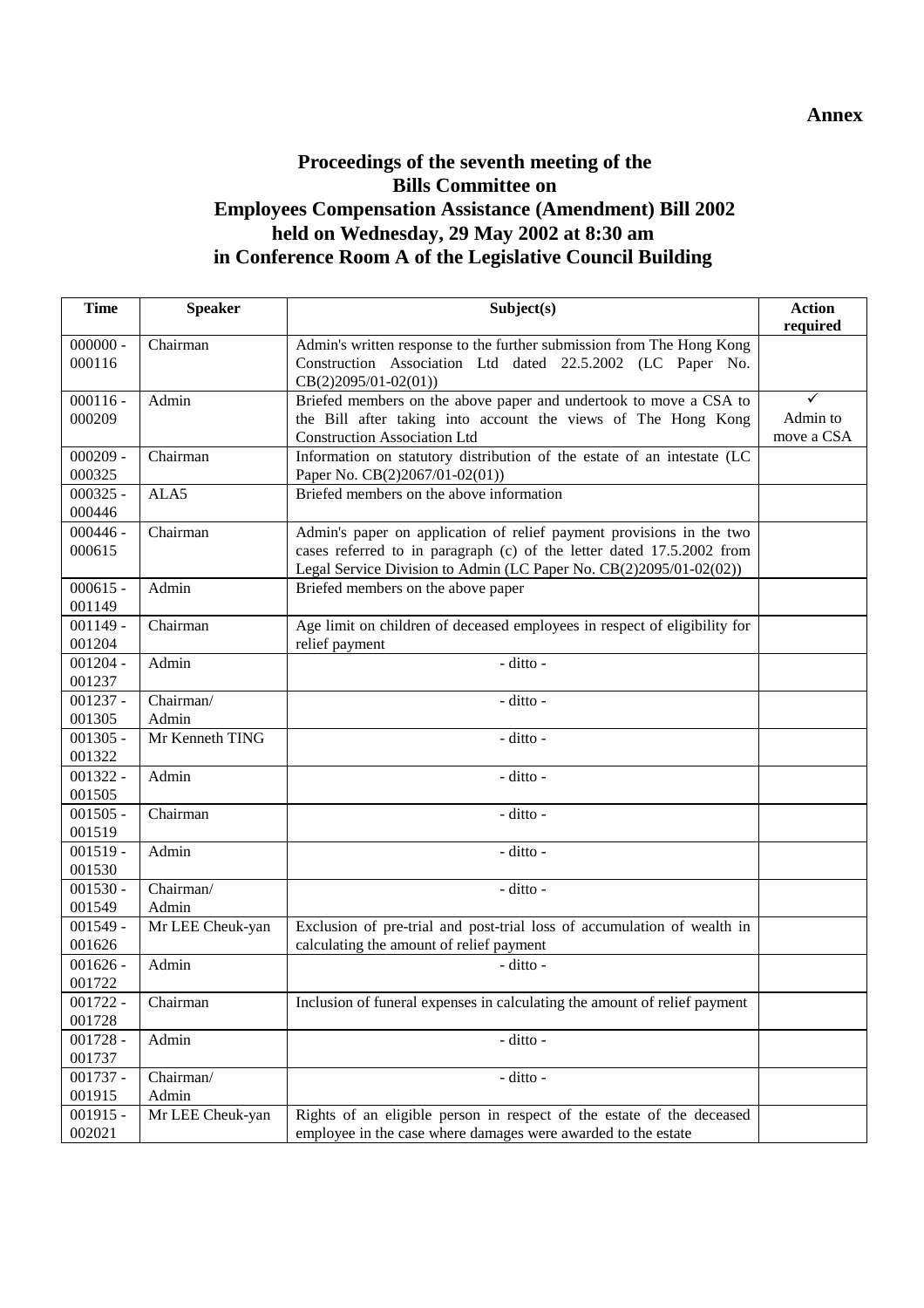| <b>Time</b>          | <b>Speaker</b>             | Subject(s)                                                                                                                                                                                                                             | <b>Action</b><br>required |
|----------------------|----------------------------|----------------------------------------------------------------------------------------------------------------------------------------------------------------------------------------------------------------------------------------|---------------------------|
| $002021 -$<br>002145 | Admin                      | - ditto -                                                                                                                                                                                                                              |                           |
| $002145 -$<br>002155 | Mr LEE Cheuk-yan/<br>Admin | - ditto -                                                                                                                                                                                                                              |                           |
| $002155 -$<br>002216 | Mr LEE Cheuk-yan           | - ditto -                                                                                                                                                                                                                              |                           |
| $002216 -$<br>002416 | Admin                      | - ditto -                                                                                                                                                                                                                              |                           |
| $002416 -$<br>002540 | Chairman                   | Manner of apportionment of relief payment among eligible persons in<br>the case where the court judgment had not stated how the relief payment<br>should be apportioned                                                                |                           |
| $002540 -$<br>002716 | Admin                      | - ditto -                                                                                                                                                                                                                              |                           |
| $002716 -$<br>002746 | Chairman                   | - ditto -                                                                                                                                                                                                                              |                           |
| $002746 -$<br>002954 | Admin                      | - ditto -                                                                                                                                                                                                                              |                           |
| $002954 -$<br>003002 | Chairman                   | - ditto -                                                                                                                                                                                                                              |                           |
| $003002 -$<br>003052 | Admin                      | - ditto -                                                                                                                                                                                                                              |                           |
| $003052 -$<br>003148 | Chairman/<br>Admin         | - ditto -                                                                                                                                                                                                                              |                           |
| $003148 -$<br>003248 | Chairman                   | (a) Need to consult the Fund Board on the proposed arrangements for<br>relief payment; and<br>(b) Need to consult Hong Kong Bar Association and The Law Society<br>of Hong Kong on the interpretation of the relief payment provisions |                           |
| $003248 -$<br>003451 | Admin                      | - ditto -                                                                                                                                                                                                                              |                           |
| $003451 -$<br>003505 | Chairman                   | - ditto -                                                                                                                                                                                                                              |                           |
| $003505 -$<br>003543 | Admin                      | - ditto -                                                                                                                                                                                                                              |                           |
| $003543 -$<br>003614 | Chairman                   | - ditto -                                                                                                                                                                                                                              |                           |
| $003614 -$<br>003731 | Admin                      | - ditto -                                                                                                                                                                                                                              |                           |
| $003731 -$<br>003736 | Chairman/<br>Admin         | - ditto -                                                                                                                                                                                                                              |                           |
| 003736 -<br>003833   | Mr Andrew CHENG            | - ditto -                                                                                                                                                                                                                              |                           |
| 003833 -<br>003913   | Chairman                   | - ditto -                                                                                                                                                                                                                              |                           |
| 003913 -<br>004020   | Admin                      | - ditto -                                                                                                                                                                                                                              |                           |
| $004020 -$<br>004101 | Mr Andrew CHENG            | Information on the amount of statutory compensation received by each<br>eligible person                                                                                                                                                |                           |
| $004101 -$<br>004225 | Admin                      | - ditto -                                                                                                                                                                                                                              |                           |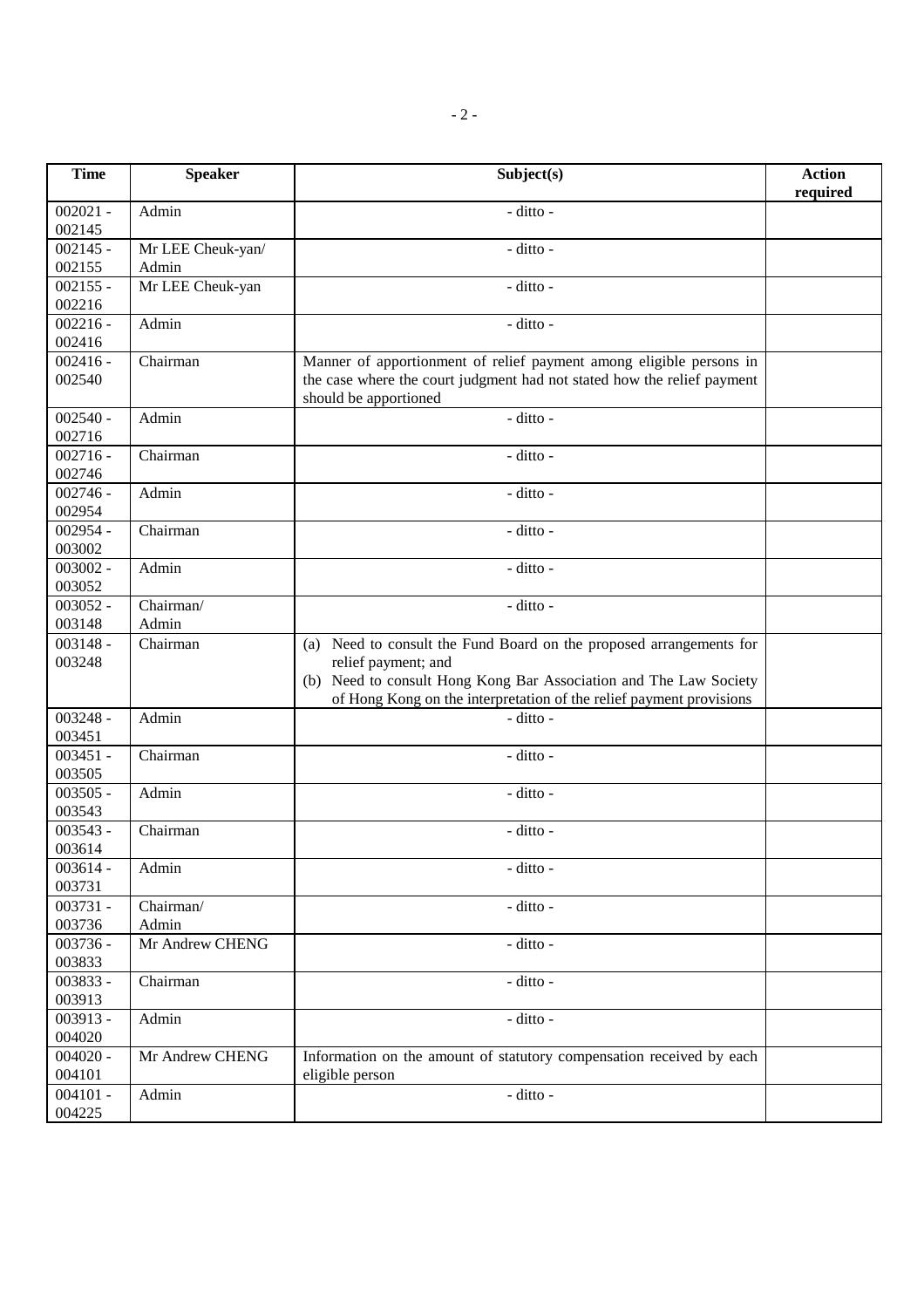| <b>Time</b>          | <b>Speaker</b>    | Subject(s)                                                                 | <b>Action</b><br>required |
|----------------------|-------------------|----------------------------------------------------------------------------|---------------------------|
| $004225 -$           | Mr James TIEN     | (a) Need to consult the Fund Board on the proposed arrangements for        |                           |
| 004411               |                   | relief payment; and                                                        |                           |
|                      |                   | (b) Need to consult Hong Kong Bar Association and The Law Society          |                           |
|                      |                   | of Hong Kong on the interpretation of the relief payment provisions        |                           |
| $004411 -$           | Chairman          | - ditto -                                                                  |                           |
| 004543               |                   |                                                                            |                           |
| $004543 -$           | Mr James TIEN     | - ditto -                                                                  |                           |
| 004638<br>$004638 -$ | Chairman          | - ditto -                                                                  |                           |
| 004727               |                   |                                                                            |                           |
| $004727 -$           | Admin             | - ditto -                                                                  |                           |
| 004934               |                   |                                                                            |                           |
| 004934 -             | Mr LEE Cheuk-yan  | (a) Deliberations of LAB on the rights of an eligible person in respect of |                           |
| 005216               |                   | the estate of the deceased employee; and                                   |                           |
|                      |                   | (b) Meaning of section 35 of the principal Ordinance as amended by         |                           |
|                      |                   | clause 22 of the Bill concerning survival of rights                        |                           |
| $005216 -$           | Admin             | - ditto -                                                                  |                           |
| 005338               |                   |                                                                            |                           |
| $005338 -$           | Mr LEE Cheuk-yan  | Rights of an eligible person in respect of the estate of the deceased      |                           |
| 005406               |                   | employee                                                                   |                           |
| $005406 -$           | Admin             | - ditto -                                                                  |                           |
| 005453<br>$005453 -$ |                   | - ditto -                                                                  |                           |
| 005522               | Mr LEE Cheuk-yan  |                                                                            |                           |
| $005522 -$           | Admin             | Meaning of section 35 of the principal Ordinance as amended by clause      |                           |
| 005831               |                   | 22 of the Bill concerning survival of rights                               |                           |
| $005831 -$           | Mr LEE Cheuk-yan  | - ditto -                                                                  |                           |
| 005946               |                   |                                                                            |                           |
| $005946 -$           | Admin             | - ditto -                                                                  |                           |
| 010023               |                   |                                                                            |                           |
| $010023 -$           | Mr LEE Cheuk-yan  | Rationale for not including loss of accumulation of wealth in calculating  |                           |
| 010034               |                   | the relief payment                                                         |                           |
| $010034 -$           | Admin             | - ditto -                                                                  |                           |
| 010054               | Chairman          |                                                                            |                           |
| $010054 -$<br>010316 |                   | - ditto -                                                                  |                           |
| $010316 -$           | Mr LEE Cheuk-yan/ | - ditto -                                                                  |                           |
| 010438               | Chairman          |                                                                            |                           |
| $010438 -$           | Admin             | - ditto -                                                                  |                           |
| 010543               |                   |                                                                            |                           |
| $010543 -$           | Mr LEE Cheuk-yan  | Exclusion of pre-trial and post-trial loss of accumulation of wealth in    |                           |
| 010605               |                   | calculating the amount of relief payment                                   |                           |
| $010605 -$           | Admin             | - ditto -                                                                  |                           |
| 010733               |                   |                                                                            |                           |
| $010733 -$           | Chairman          | - ditto -                                                                  |                           |
| 010812               |                   |                                                                            |                           |
| $010812 -$<br>010827 | Admin             | - ditto -                                                                  |                           |
| $010827 -$           | Mr LEE Cheuk-yan  | Eligibility for relief payment of an estate administrator who was also an  |                           |
| 010928               |                   | eligible person                                                            |                           |
| $010928 -$           | Admin             | - ditto -                                                                  |                           |
| 011135               |                   |                                                                            |                           |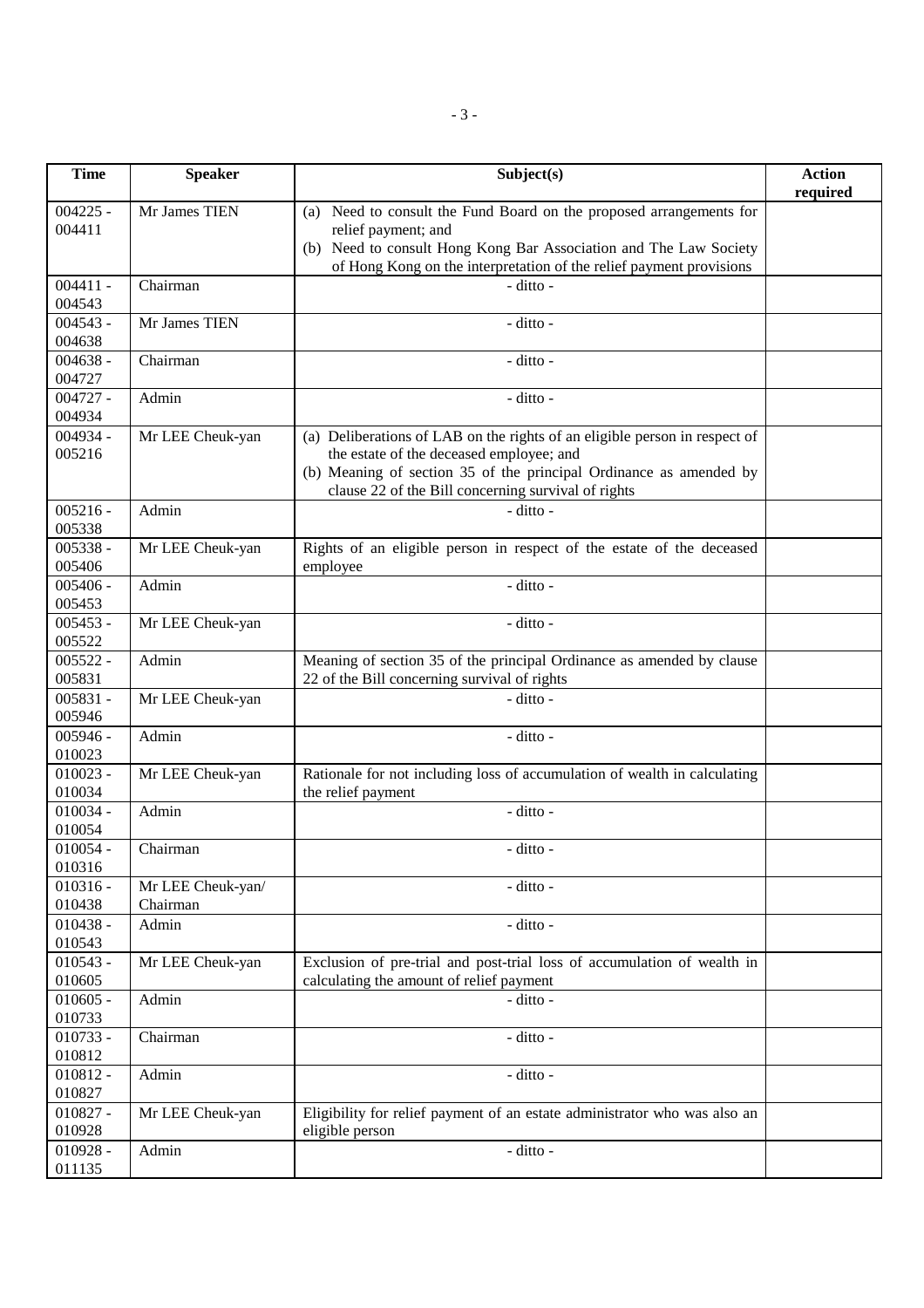| <b>Time</b>          | <b>Speaker</b>     | Subject(s)                                                                                                                                                         | <b>Action</b><br>required |
|----------------------|--------------------|--------------------------------------------------------------------------------------------------------------------------------------------------------------------|---------------------------|
| $011135 -$<br>011152 | Mr LEE Cheuk-yan   | - ditto -                                                                                                                                                          |                           |
| $011152 -$<br>011217 | Admin              | - ditto -                                                                                                                                                          |                           |
| $011217 -$<br>011359 | Chairman           | - ditto -                                                                                                                                                          |                           |
| $011359 -$<br>011501 | Admin              | - ditto -                                                                                                                                                          |                           |
| $011501 -$<br>011526 | Chairman           | - ditto -                                                                                                                                                          |                           |
| $011526 -$<br>011634 | Admin              | Admin to consider ways to make clear the policy intent of relief payment                                                                                           | ✓<br>Admin to<br>consider |
| $011634 -$<br>011714 | Admin/<br>Chairman | Ditto                                                                                                                                                              |                           |
| $011714 -$<br>011743 | Chairman           | Reasons for awarding compensation to the elder sister only in the second<br>case referred to in Admin's paper at LC Paper No. CB(2)2095/01-<br>02(02)              |                           |
| $011743 -$<br>011756 | Admin/<br>Chairman | - ditto -                                                                                                                                                          |                           |
| $011756 -$<br>011833 | Admin              | - ditto -                                                                                                                                                          |                           |
| $011833 -$<br>011919 | Chairman           | Paragraph (c) of letter dated 17.5.2002 from Legal Service Division to<br>Admin (LC Paper No. CB(2)2017/01-02(03))                                                 |                           |
| $011919 -$<br>011957 | Admin              | - ditto -                                                                                                                                                          |                           |
| $011957 -$<br>012033 | Chairman           | Admin's paper on definition of eligible persons (LC Paper No.<br>$CB(2)2095/01-02(03))$                                                                            |                           |
| $012033 -$<br>012223 | Admin              | Briefed members on the above paper                                                                                                                                 |                           |
| $012223 -$<br>012258 | Chairman           | Proposal of increasing the level of surcharge to be imposed on uninsured<br>employers                                                                              |                           |
| $012258 -$<br>012326 | Mr Kenneth TING    | $-$ ditto $-$                                                                                                                                                      |                           |
| $012326 -$<br>012418 | Chairman           | - ditto -                                                                                                                                                          |                           |
| $012418 -$<br>012501 | Mr James TIEN      | Amount of surcharge to be imposed on uninsured employers                                                                                                           |                           |
| $012501 -$<br>012714 | Admin              | - ditto -                                                                                                                                                          |                           |
| $012714 -$<br>012729 | Mr James TIEN      | - ditto -                                                                                                                                                          |                           |
| $012729 -$<br>012755 | Admin              | - ditto -                                                                                                                                                          |                           |
| $012755 -$<br>012948 | Mr Andrew CHENG    | Adequacy of the proposed level of surcharge in deterring non-<br>compliance with the statutory insurance requirement                                               |                           |
| $012948 -$<br>013113 | Admin              | Proposal of incorporating the multiplying factor of "three times" in a<br>schedule to the principal Ordinance and reviewing the level of surcharge<br>in two years |                           |
| $013113 -$<br>013142 | Mr Andrew CHENG    | - ditto -                                                                                                                                                          |                           |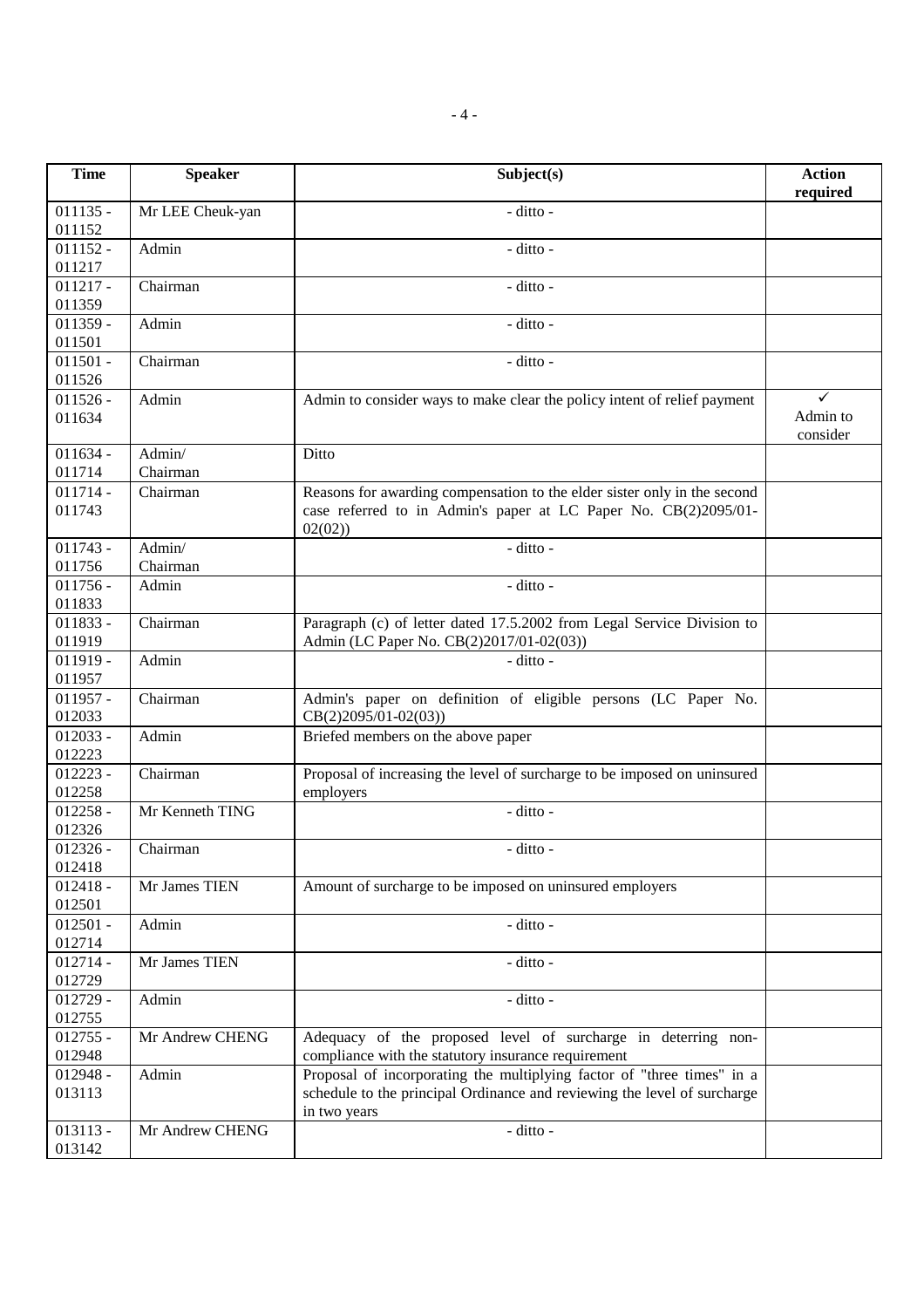| <b>Time</b>                    | <b>Speaker</b>          | Subject(s)                                                                                                                                                         | <b>Action</b><br>required |
|--------------------------------|-------------------------|--------------------------------------------------------------------------------------------------------------------------------------------------------------------|---------------------------|
| $013142 -$<br>013241           | Admin                   | Views of LAB on the proposed level of surcharge                                                                                                                    |                           |
| $013241 -$<br>013354           | Mr Andrew CHENG         | Adequacy of the proposed level of surcharge in deterring non-<br>compliance with the statutory insurance requirement                                               |                           |
| $013354 -$<br>013400           | Chairman                | - ditto -                                                                                                                                                          |                           |
| $013400 -$<br>013424           | Mr Andrew CHENG         | - ditto -                                                                                                                                                          |                           |
| $013424 -$<br>013435           | Admin                   | - ditto -                                                                                                                                                          |                           |
| $013435 -$<br>013444           | Chairman                | Proposal of incorporating the multiplying factor of "three times" in a<br>schedule to the principal Ordinance and reviewing the level of surcharge<br>in two years |                           |
| 013444 -<br>013510             | Admin                   | Admin to consider the proposal of incorporating the multiplying factor of<br>"three times" in a schedule to the principal Ordinance                                | ✓<br>Admin to<br>consider |
| $013510 -$<br>013624           | Mr James TIEN           | Amount of surcharge to be imposed on uninsured employers                                                                                                           |                           |
| $013624 -$<br>013748           | Admin                   | - ditto -                                                                                                                                                          |                           |
| $013748 -$<br>013846           | Admin/<br>Mr James TIEN | - ditto -                                                                                                                                                          |                           |
| $013846 -$<br>014012           | Admin                   | - ditto -                                                                                                                                                          |                           |
| $014012 -$<br>014047           | Mr James TIEN           | - ditto -                                                                                                                                                          |                           |
| $014047 -$<br>014058           | Chairman                | Level of surcharge to be imposed in the case where the employers did<br>not take out insurance cover for all their employees                                       |                           |
| $014058 -$<br>014117           | Admin/<br>Chairman      | $-$ ditto $-$                                                                                                                                                      |                           |
| $014117 -$<br>014241           | Admin                   | - ditto -                                                                                                                                                          |                           |
| $014241 -$<br>014301           | Mr CHAN Kwok-<br>keung  | Imposition of surcharge with retrospective effect                                                                                                                  |                           |
| $014301 -$<br>014350           | Admin                   | $-$ ditto $-$                                                                                                                                                      |                           |
| $014350 -$<br>014426           | Mr CHAN Kwok-           | - ditto -                                                                                                                                                          |                           |
| $014426 -$<br>014501           | keung<br>Admin          | - ditto -                                                                                                                                                          |                           |
| $014501 -$                     | Mr CHAN Kwok-           | - ditto -                                                                                                                                                          |                           |
| 014523<br>$014523 -$           | keung<br>Chairman       | - ditto -                                                                                                                                                          |                           |
| 014539<br>$014539 -$           | Admin                   | - ditto -                                                                                                                                                          |                           |
| 014650<br>$014650 -$           | Chairman                | - ditto -                                                                                                                                                          |                           |
| 014720<br>$014720 -$           | Admin                   | - ditto -                                                                                                                                                          |                           |
| 014806<br>$014806 -$<br>014819 | Chairman                | - ditto -                                                                                                                                                          |                           |